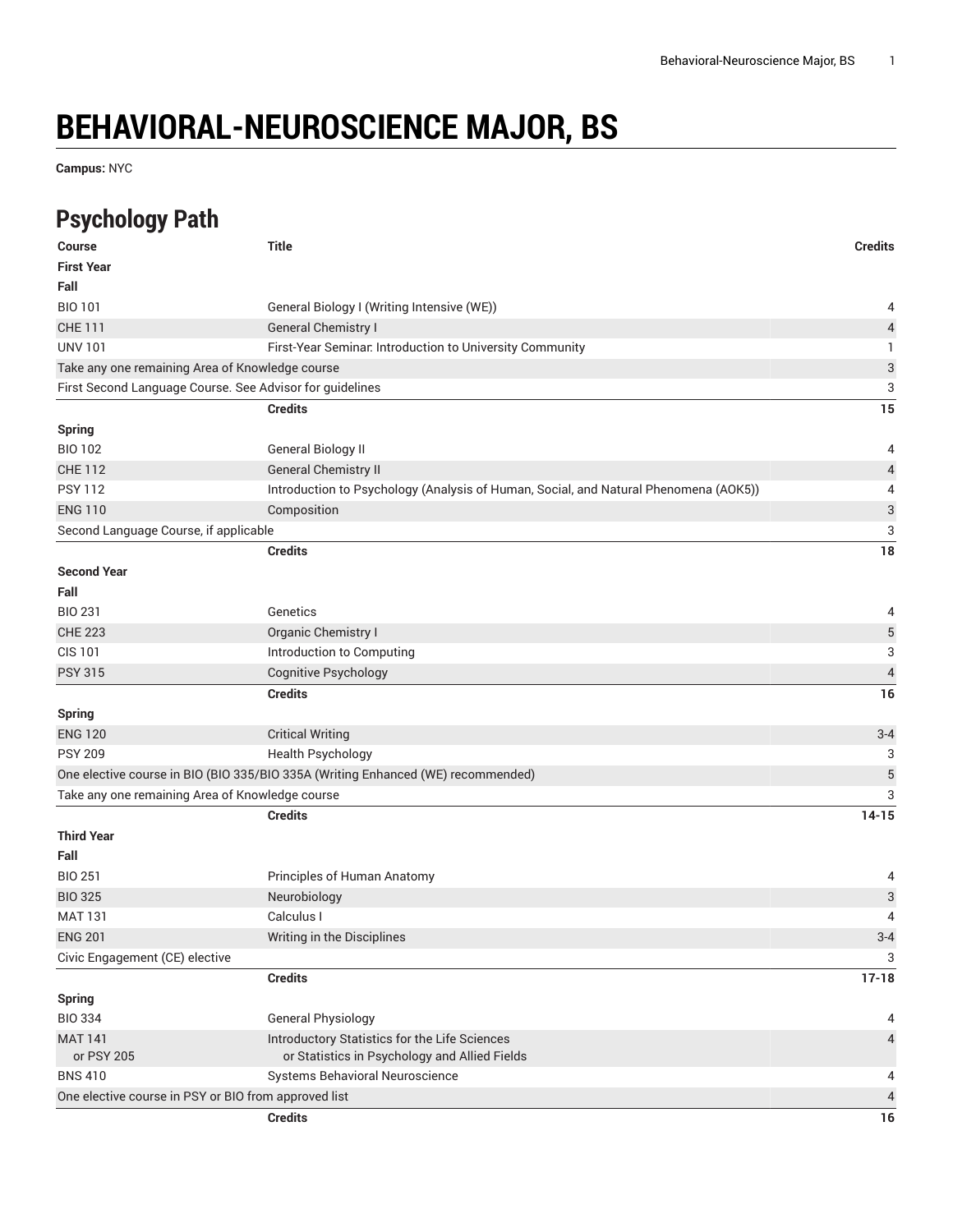| <b>Fourth Year</b> |  |
|--------------------|--|
|--------------------|--|

| Fall                                                             |                                   |                |
|------------------------------------------------------------------|-----------------------------------|----------------|
| <b>PSY 380</b>                                                   | <b>Experimental Psychology I</b>  | $\overline{4}$ |
| <b>COM 200</b>                                                   | <b>Public Speaking</b>            | 3              |
| <b>BIO 493</b>                                                   | Major Field Test in Biology       | $\mathbf 0$    |
| One elective course in PSY from approved list                    |                                   | 4              |
| Take two remaining Area of Knowledge, Learning Community courses |                                   | 6              |
|                                                                  | <b>Credits</b>                    | 17             |
| Spring                                                           |                                   |                |
| <b>PSY 381</b>                                                   | <b>Experimental Psychology II</b> | $\overline{4}$ |
| Take any one remaining Area of Knowledge course                  |                                   | 3              |
| Take any one remaining Area of Knowledge course                  |                                   | 3              |
| <b>Open Elective Course</b>                                      |                                   | 4              |
| <b>Open Elective Course</b>                                      |                                   | $\overline{4}$ |
|                                                                  | <b>Credits</b>                    | 18             |

| <b>Total Credits</b> | 131-133 |
|----------------------|---------|
|                      |         |

## **Pre-Med**

| <b>Course</b>                                                                    | <b>Title</b>                                                                         | <b>Credits</b>            |
|----------------------------------------------------------------------------------|--------------------------------------------------------------------------------------|---------------------------|
| <b>First Year</b>                                                                |                                                                                      |                           |
| Fall                                                                             |                                                                                      |                           |
| <b>BIO 101</b>                                                                   | General Biology I (Writing Intensive (WE))                                           | 4                         |
| <b>CHE 111</b>                                                                   | <b>General Chemistry I</b>                                                           | $\overline{4}$            |
| <b>ENG 110</b>                                                                   | Composition                                                                          | 3                         |
| <b>UNV 101</b>                                                                   | First-Year Seminar. Introduction to University Community                             | $\mathbbm{1}$             |
| First Second Language Course. See Advisor for guidelines                         |                                                                                      | 3                         |
|                                                                                  | <b>Credits</b>                                                                       | 15                        |
| <b>Spring</b>                                                                    |                                                                                      |                           |
| <b>BIO 102</b>                                                                   | General Biology II                                                                   | 4                         |
| <b>CHE 112</b>                                                                   | <b>General Chemistry II</b>                                                          | $\overline{\mathbf{r}}$   |
| <b>PSY 112</b>                                                                   | Introduction to Psychology (Analysis of Human, Social, and Natural Phenomena (AOK5)) | 4                         |
| Second Language Course, if applicable                                            |                                                                                      | $\ensuremath{\mathsf{3}}$ |
|                                                                                  | <b>Credits</b>                                                                       | $\overline{15}$           |
| <b>Second Year</b>                                                               |                                                                                      |                           |
| Fall                                                                             |                                                                                      |                           |
| <b>BIO 231</b>                                                                   | Genetics                                                                             | $\overline{a}$            |
| <b>CHE 223</b>                                                                   | Organic Chemistry I                                                                  | 5                         |
| <b>CIS 101</b>                                                                   | Introduction to Computing                                                            | $\mathbf{3}$              |
| <b>PSY 315</b>                                                                   | Cognitive Psychology                                                                 | 4                         |
|                                                                                  | <b>Credits</b>                                                                       | 16                        |
| <b>Spring</b>                                                                    |                                                                                      |                           |
| <b>ENG 120</b>                                                                   | <b>Critical Writing</b>                                                              | $3 - 4$                   |
| <b>PSY 209</b>                                                                   | <b>Health Psychology</b>                                                             | $\sqrt{3}$                |
| One elective course in BIO (BIO 335/BIO 335A, Writing Enhanced (WE) recommended) |                                                                                      | 5                         |
| One major elective course in subject PSY from approved list                      |                                                                                      | $\overline{4}$            |
|                                                                                  | <b>Credits</b>                                                                       | $15 - 16$                 |
| <b>Third Year</b>                                                                |                                                                                      |                           |
| Fall                                                                             |                                                                                      |                           |
| <b>BIO 251</b>                                                                   | Principles of Human Anatomy                                                          | $\overline{4}$            |
| <b>BIO 325</b>                                                                   | Neurobiology                                                                         | 3                         |
| <b>MAT 131</b>                                                                   | Calculus I                                                                           | $\overline{4}$            |
| <b>ENG 201</b>                                                                   | Writing in the Disciplines                                                           | $3 - 4$                   |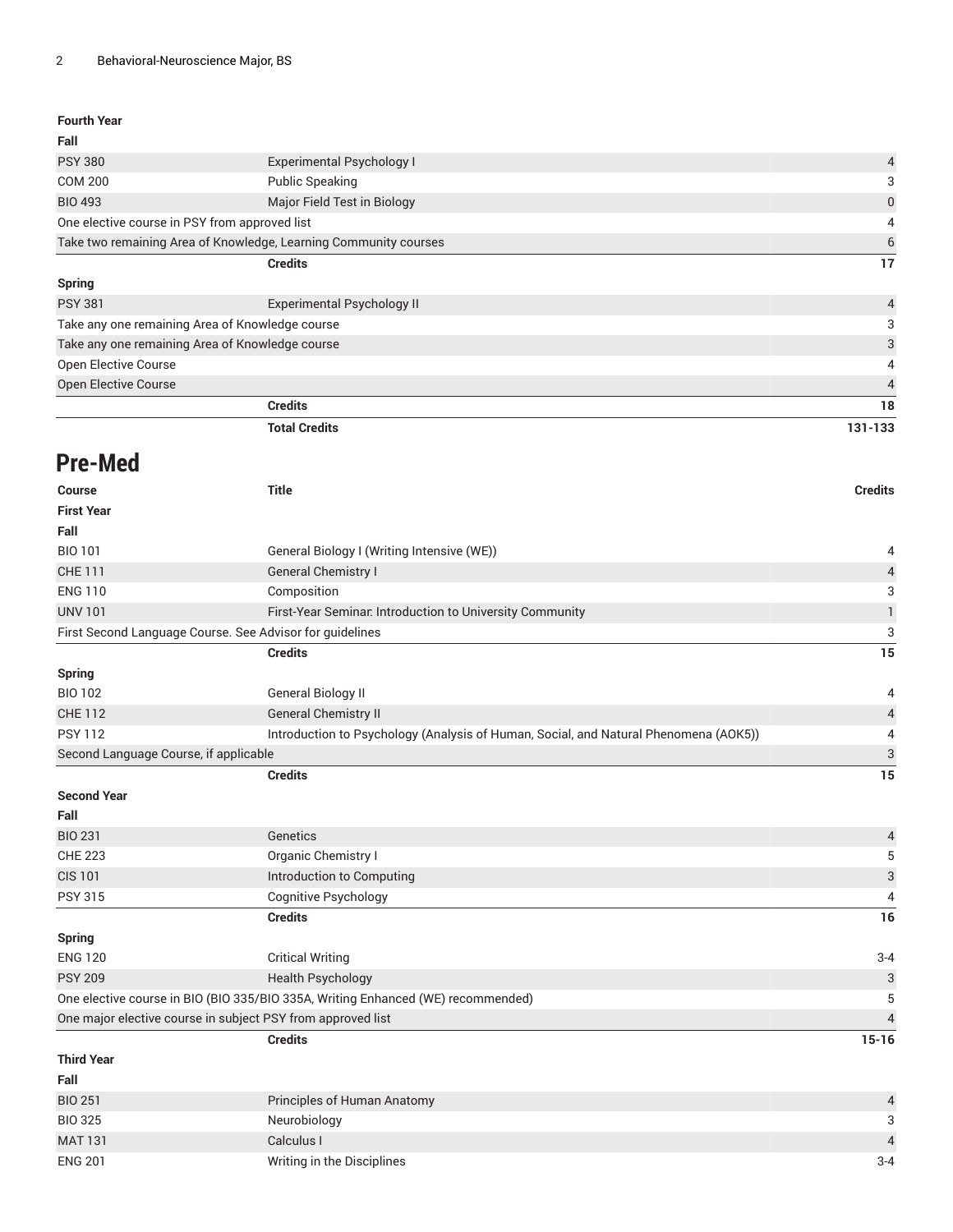| Civic Engagement (CE) elective                                              |                                                                                    | 3              |
|-----------------------------------------------------------------------------|------------------------------------------------------------------------------------|----------------|
|                                                                             | <b>Credits</b>                                                                     | $17 - 18$      |
| <b>Spring</b>                                                               |                                                                                    |                |
| <b>BIO 334</b>                                                              | <b>General Physiology</b>                                                          | 4              |
| <b>MAT 141</b>                                                              | Introductory Statistics for the Life Sciences                                      | 4              |
| or PSY 205                                                                  | or Statistics in Psychology and Allied Fields                                      |                |
| <b>BNS 410</b>                                                              | Systems Behavioral Neuroscience                                                    | 4              |
| <b>CHE 224</b>                                                              | Organic Chemistry II                                                               | 5              |
|                                                                             | <b>Credits</b>                                                                     | 17             |
| <b>Fourth Year</b>                                                          |                                                                                    |                |
| Fall                                                                        |                                                                                    |                |
| SOC 102                                                                     | Introduction to Sociology                                                          | 3              |
| <b>BIO 490</b>                                                              | Introduction to Research in the Biological Sciences (Writing Enhanced (WE) course) | 3              |
| <b>COM 200</b>                                                              | <b>Public Speaking</b>                                                             | 3              |
| <b>BIO 327</b>                                                              | <b>Cellular Biochemistry</b>                                                       | $\overline{4}$ |
| PHY 101                                                                     | College Physics I                                                                  | 4              |
| or PHY 111                                                                  | or General Physics I                                                               |                |
| <b>BIO 493</b>                                                              | Major Field Test in Biology                                                        | $\mathbf 0$    |
|                                                                             | <b>Credits</b>                                                                     | 17             |
| <b>Spring</b>                                                               |                                                                                    |                |
| <b>BIO 395</b>                                                              | Independent Study in Biology                                                       | 3              |
| or BIO 480                                                                  | or Research in Biology                                                             |                |
| or BIO 491                                                                  | or Internship in Biology                                                           |                |
| <b>PHY 102</b>                                                              | <b>College Physics II</b>                                                          | 4              |
| or PHY 112                                                                  | or General Physics II                                                              |                |
| Take any one remaining Area of Knowledge and Learning Community (LC) course |                                                                                    | 3              |
| Take any one remaining Area of Knowledge and Learning Community (LC) course |                                                                                    | 3              |
| One major elective course in subject PSY from approved list                 |                                                                                    | 3              |
|                                                                             | <b>Credits</b>                                                                     | 16             |
|                                                                             | <b>Total Credits</b>                                                               | 128-130        |

## **General Path**

| <b>Course</b>                                            | <b>Title</b>                                                                         | <b>Credits</b> |
|----------------------------------------------------------|--------------------------------------------------------------------------------------|----------------|
| <b>First Year</b>                                        |                                                                                      |                |
| Fall                                                     |                                                                                      |                |
| <b>BIO 101</b>                                           | General Biology I (Writing Intensive (WE))                                           | 4              |
| <b>CHE 111</b>                                           | <b>General Chemistry I</b>                                                           | $\overline{4}$ |
| <b>UNV 101</b>                                           | First-Year Seminar. Introduction to University Community                             |                |
| Take any one remaining Area of Knowledge course          |                                                                                      | 3              |
| First Second Language Course. See Advisor for guidelines |                                                                                      | 3              |
|                                                          | <b>Credits</b>                                                                       | 15             |
| <b>Spring</b>                                            |                                                                                      |                |
| <b>BIO 102</b>                                           | General Biology II                                                                   | 4              |
| <b>CHE 112</b>                                           | <b>General Chemistry II</b>                                                          | 4              |
| <b>PSY 112</b>                                           | Introduction to Psychology (Analysis of Human, Social, and Natural Phenomena (AOK5)) | 4              |
| <b>ENG 110</b>                                           | Composition                                                                          | 3              |
| Second Language Course, if applicable                    |                                                                                      | 3              |
|                                                          | <b>Credits</b>                                                                       | 18             |
| <b>Second Year</b>                                       |                                                                                      |                |
| Fall                                                     |                                                                                      |                |
| <b>BIO 231</b>                                           | Genetics                                                                             | 4              |
| <b>CHE 223</b>                                           | Organic Chemistry I                                                                  | 5              |